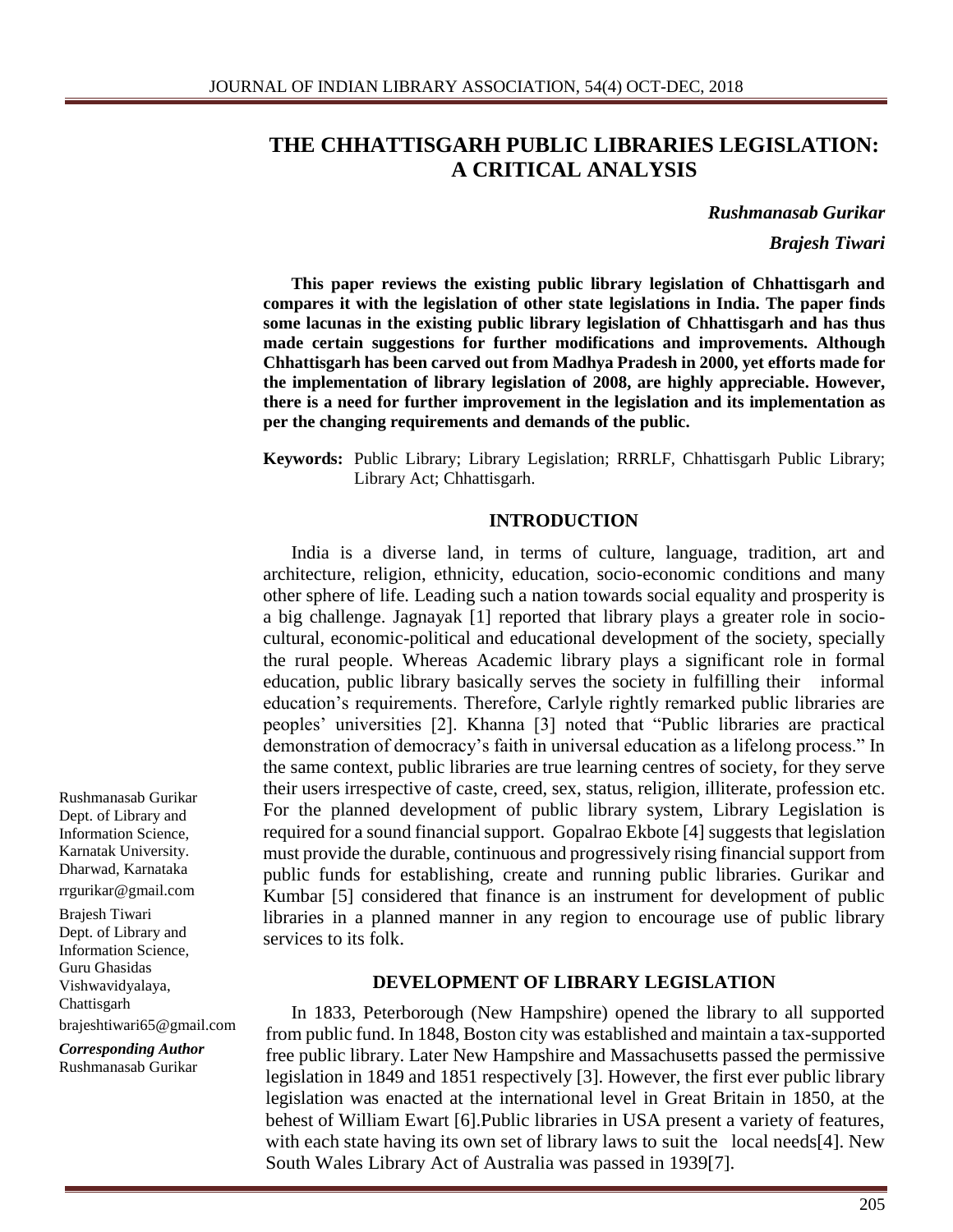As far as India is concerned, the first Public Library Act was passed as Imperial Library Act, 1902 [8],followed by princely state Kolhapur that also passed the public libraries Act in 1945 [9]. However, in sovereign India the first Act was passed by Madras government in 1948. Till now, Public Library legislation has been enacted in 19 states including a union territory, Lakshadweep in 2007[9]. The *Indian Constitution* has given the authority to make library legislation to the states as described under part-XI of the article 246 indicated in seventh schedule of state list entry 12 [10], whereas Central Governments of Finland, Norway, Denmark, Sweden and England have taken the responsibility to establish and manage public libraries [11]. However, Government of India has established a centralized funding body called Raja Ram Mohan Roy Library Foundation (RRRLF), as well as some other libraries of national importance under provision made in the entry 62 of union list of constitution of India.

#### **STATUS OF PUBLIC LIBRARIES IN CHHATTISGARH STATE**

As a result of enactment of Chhattisgarh Public Libraries Act in 2008 [12], a state level library called Mahant Sarvaswar Dayal Public Library has since been working in Raipur with 45, 000 collections. The other ten district public libraries operating in the state include Raipur, Durg, Jagdalpur, Rajnandgaon, Raigarh, Bilaspur, Ambikapur, Dantewada, Kawardha and Dhamtari, the last three public libraries were established recently in 2008. The state library cell has been establishing the panchayat libraries in collaboration with high schools and higher secondary schools. Under the provision of the Act, 1597 volumes of books have been provided to 1608 schools during the period 2010 to 2014 for the purpose of establishing public libraries [13].

### **OBJECTIVES OF THE STUDY**

- $\triangleright$  To present an overview of the public library legislation of Chhattisgarh;
- $\triangleright$  To compare the Chhattisgarh Act with public library legislations of other states.
- $\triangleright$  To suggest possible improvements and modification in the Act.

### **SCOPE AND METHODOLOGY**

The Chhattisgarh Public Libraries Act enacted in 2008 has been the source material or focus of the present study. The Act was thoroughly and critically analysed in relation to the other existing public library legislations in India, in view of the current developments in library and information science field.

#### **AN OVERVIEW OF CHHATTISGARH PUBLIC LIBRARIES LEGISLATION**

The library professionals accelerated the efforts to implement the library legislation in the state after its partition from Madhya Pradesh, with a demand to enact the public library legislation in the state. Hence, a draft public library bill was submitted to the government. The bill was moved but failed to make headway initially. However, the government constituted a draft committee for the public library bill.

The Chhattisgarh public library legislation provides the establishment, organization, maintenance and development of free and effective public libraries in rural and urban areas of the state [14].

### **1. Chapter-I: Preliminary**

The preliminary chapter gives an idea about title, coverage and commencement of the Act and also defines the various aspects regarding public libraries like: books and other reading materials; the authorities such as chairman, council, director, district, public library etc.

#### **2. Chapter-II: Advisory Committee**

This chapter describes the constitution and functions of three advisory committees i.e. State Library Council, State Standing Committee and District Library Committee. The State Library Council shall advise the state government on all matters arising in the administration of the Act. It exercises power and functions prescribed in the Act. The school education department minister and principal secretary are chairman and vice-chairman respectively, while 11nominated secretaries from other departments of the government shall be the members. The officer on special duty (library cell) school education department shall be member secretary of the State Library Council. The State Standing Committee shall ensure the implantation of the decisions and suggestions made by the State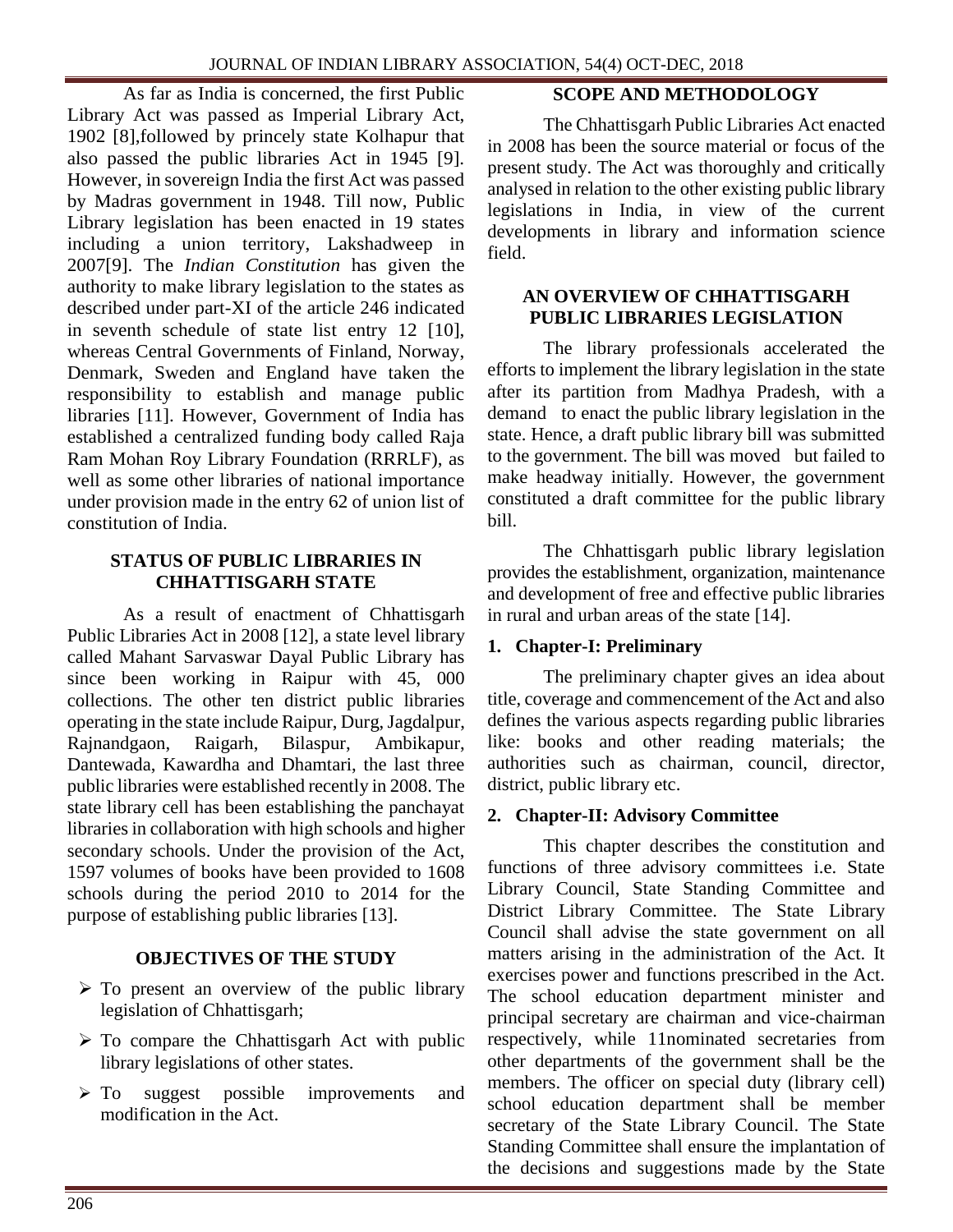Library Council. It also plans, monitors and executes the projects in connection with public library development in the state and other prescribed works and functions in the Act. The principal secretary school education department shall be chairman and other government departmental secretaries, directors, shall be members and the OSD (library cell) school education department shall be member secretary of State Standing Committee. The District Library Committee shall prepare plans for the development of public libraries system in the district and monitor progress thereof. District collector shall be chairman, CEO, Zilla Panchyat shall be Vice-chairman, Librarian district public library shall be member secretary and other institutions, organisations, heads and Directors shall be members of District Library Committee.

## **3. Chapter-III: Director of Public Libraries**

The Director of Secondary Education of the state shall be Director of public libraries and be responsible for the proper administration and operations of the provisions of the Act. The chapter also describes other functions by the Director.

### **4. Chapter-IV: Structure and Functions of Public Libraries**

This chapter made provision to establish the State Central Library at Raipur, the State Reference Library at Bilaspur and District Libraries at every district centre. The chapter also deals with the functions of State Central Library, State Reference Library and District Libraries to perform and provide services to the public at their level of operations.

# **5. Chapter-V: Finance**

The chapter deals with finances for establishing and development of public libraries in the state. The Act describes library development plan shall form an integral part of centralised and decentralised annual and five-year plan and non-plan budget of the state. If it is necessary, government may also find other ways and means to raise additional resources for the development of public libraries in the state.

# **6. Chapter-VI: Recognition and De-recognition**

The chapter gives an insight on recognition and derecognition of public libraries, public library association. The Act made provision that the government can recognise any library run by

voluntary organisation or library association registered under Chhattisgarh Society Registrikaran Adhiniyam; 1973 or any library run by local authority open to use for public as public library by receiving grant-in-aid or other financial assistance. It also made provision of recognition of any public library. If it is found that it is not complying with the valid direction or fails to fulfil any obligations laid down in this Act or rules made the state government.

# **7. Chapter-VII: Reports and Inspections**

The chapter exposes that the person who is incharge of public library management and public library association shall submit reports, returns and furnishes such information to the government. It also provides the power to director or an authorised officer to inspect the public libraries and public library associations or any other institutions attached thereto.

## **8. Chapter-VIII: Miscellaneous**

The last chapter noted the miscellaneous aspects about the Act like public servant shall be council members, protection of action taken to fulfil the purpose of the Act, validation of proceedings of the council; power to make rules and regulations for this Act and power to remove the difficulties in this Act.

### **FINDINGS AND SUGGESTIONS**

An in-depth study finds out some major difficulties in Chhattisgarh Public Libraries Act and makes some suggestions for further improvements and modifications.

The draft bill of the existing Chhattisgarh Public Libraries Act, 2008 was not prepared by the library professionals purely. It is suggested that government shall constitute a committee chaired by library professionals to revise and modify the present Act. It may be seen that many bills in the past were drafted by the expert committee, e.g. Tamil Nadu, Andhra Pradesh, Karnataka, Goa, Delhi etc. constituted the committee chaired by LIS professionals to draft public library bill. Then only it will be more effective to serve the current and exhaustive needs of public library users in Chhattisgarh state.

The finance is the major obstacle for the development and progress of public libraries. The Chhattisgarh Public Libraries Act, 2008 has made provision of finance for the development public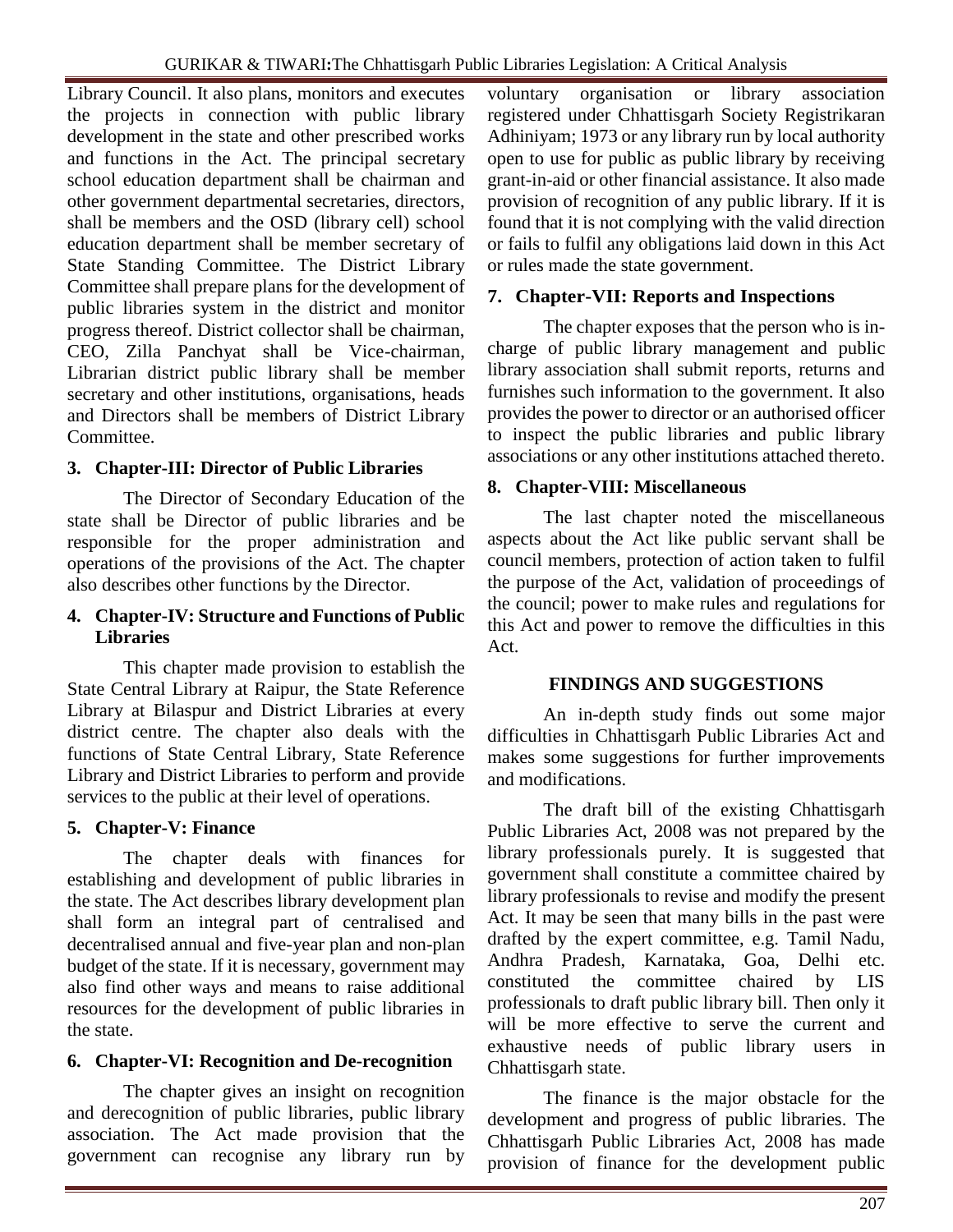libraries through annual plan, five-year plan and nonplan budget. If needed, government can fund the public libraries in the state as it was explained in the Chapter-V of the Act. However, the Act failed to find the permanent financial solution for public libraries in the state. The Tamil Nadu [15], Andhra Pradesh [16], Karnataka [17], Kerala [18] public libraries Acts made provision for revenue collection in the form of cess on moveable, non-moveable properties and other means for development of public libraries. Similarly, Goa [19] levy the library cess in the form of a surcharge on the Excise Duty at the rate of 0.50 (Paise fifty only) per litre of the Indian made Foreign Liquor and per bulk litre of beer. Further the Kerala [18] and Goa [19] public library legislations have provision made to provide 01% of education budget for the development of public libraries. However, the Chhattisgarh Public Library legislation does not make any such provision in the Act, 2008. It is therefore is suggested that a modified Act may be introduced with library cess on moveable and non-moveable properties and on other sources for raising funds for public library development in the state.

As per the provision of Act, there are three advisory committees viz. State Library Council, State Standing Committee and District Library Committee. The State Library Council consists of the Minister in charge of school education department as chairman, principal secretary of school education as vicechairman, officer on special duty [library cell] as secretary member of the council along with other 11 secretaries from various departments as its members. The council neither incorporates the elected members of assembly, nor any experts from library science or even state central librarian of state reference librarian. So, it is advisable that Minister in charge of Public Libraries [if not School Education Minister] should be made ex-officio chairman; principal secretary as vice chairman and state librarian as ex-officio secretary of the council. The 04 elected members of assembly, three experts in the field nominated by government, a person elected by syndicate of each of the universities in the state among the syndicate members, librarian of the state reference library, one district librarian from every revenue division should be made the members of the council, the director of RRRLF, one person elected by the Executive Committee of the state library association shall be the members of the State Library Council. These members can suggests making better policies for the

development, improvement and administration of public libraries in the state.

The State Standing Committee shall ensure the implementation, monitor and execute the plans of public library system in the state. It was prescribed in the Act that the principal secretary of school education shall be chairman; officer on special duty [library cell] shall be member secretary and secretaries from other departments shall be members of the committee. However, the state librarian and district librarians are the real implementing and executive authorities. Thus, it is advisable that principal secretary of public libraries department [if not education department] be the chairman, state central librarian be the vice chairman and state reference librarian be the ex-officio secretary of the committee. Three district librarians from very revenue division, one district commissioner from every revenue division, one CEO of Zilla Panchayat from every revenue division, one Zilla Panchayat member from every revenue division, and one government college librarian from each revenue division should be designated as the members of the State Standing Committee.

Karnataka and Manipur states have separate departments in government, Tamil Nadu and Andhra Pradesh states have separate directorate under school education department. However, Chhattisgarh government has neither the department nor the directorate of public libraries but there is provision to create a library cell within the school education department. Further, it was explained in chapter-III of the Chhattisgarh Public Libraries Act that the director of secondary education shall be director of public libraries. Therefore, it is suggested that Chhattisgarh government takes initiative to establish a separate department of public libraries for the establishment and maintenance of public libraries in the state.

The chapter IV of the Chhattisgarh Public Libraries Act made provision for establishment the State Central Library at Raipur, the State Reference Library at Bilaspur and District Libraries at every district. Even though, the government is not in a position to establish the district libraries at every district in the state. As of now, there are only 10 district libraries established in the state. However, in case of cities there is no such provision to establish public libraries in the Act. Karnataka, Haryana, Odisha and other public libraries Act made a provision to establish the city public libraries which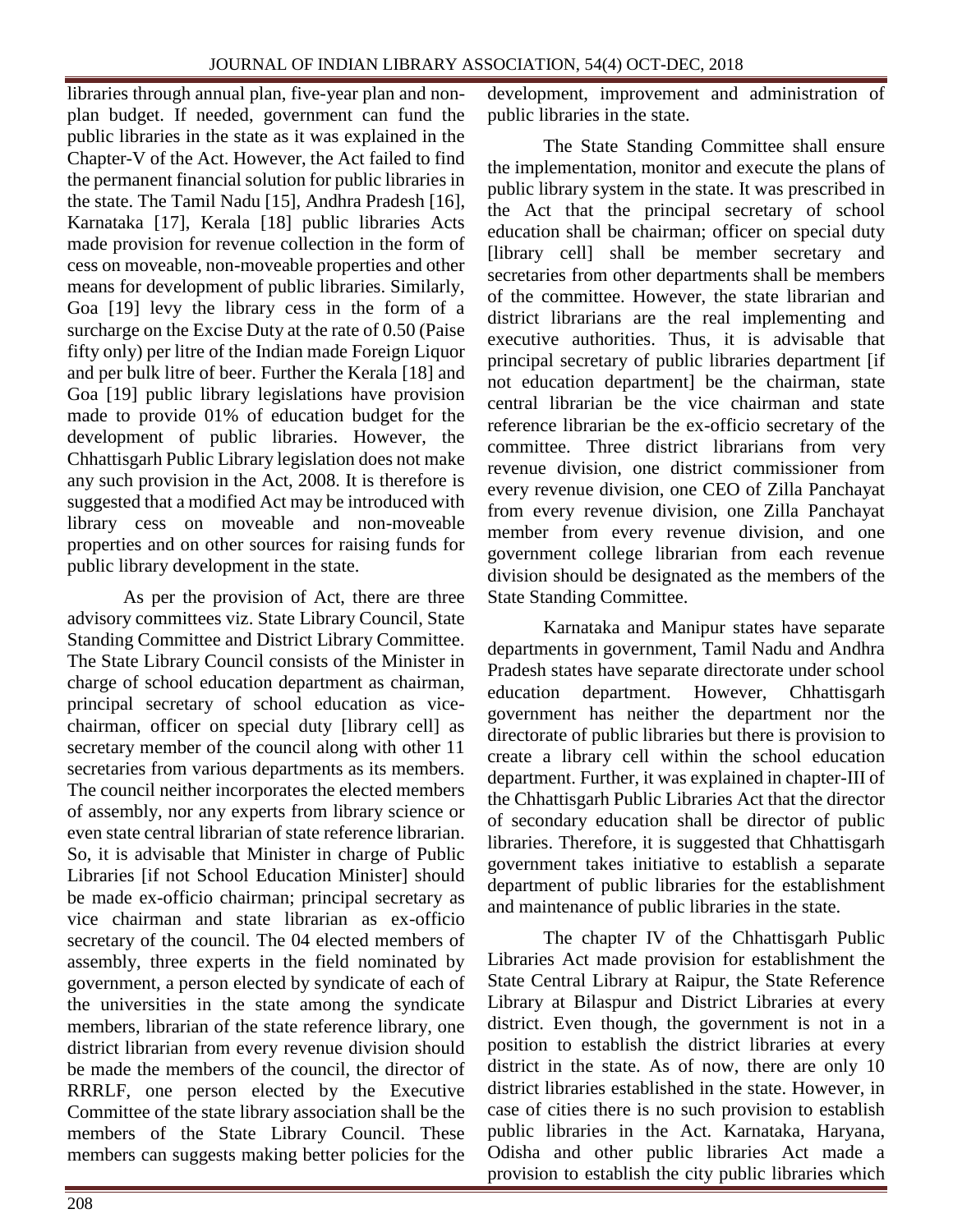operators within the jurisdiction of cities. Thus, it is recommended to follow the Karnataka, Haryana and Odisha in the matter of city public libraries. Further, there is no provision made to establish the Gram Panchayat libraries in the Act. It is suggested that Karnataka model be followed for establishing the Gram Panchayat libraries in the state as Karnataka is the first state to establish the public libraries in all Gram Panchayats. It also suggests for establishing the special public libraries like slum libraries, tribal libraries as Chhattisgarh has more tribal population, library on wheels, prison libraries, children libraries, etc. to accomplish mission of public libraries.

Library personnel always play an important role in helping the users and potential user. The library staffs act as mediator between users and information sources. Therefore, the government should recruit the qualified and skilled library staff for the smooth running of public libraries. It is also worth mentioning that the public libraries must possess its own infrastructure like building, good collections, equipments, furniture and other fittings etc.

As in other realms of life, Information Communication Technology (ICT) is extensively used in libraries for the smooth operation of the libraries. However, the public libraries in the state are far behind, because of paucity of sufficient funds for providing ICT based services to the users. It is also suggested that every public library in the state should be brought under single umbrella with the help of consortia and networking. It is only possible by using latest ICT applications in Libraries.

#### **CONCLUSION**

Public libraries are Peoples' University. It should be open for all at no cost. Library legislations are most useful to establish the public libraries in any state to provide services to public. Chhattisgarh is a developing state in the country. Its literacy rate is below the national average. Chhattisgarh, therefore, has great opportunities for educating the people through public libraries as it is supports for formal and informal education. The state has so far established only 10 district public libraries. It also has the opportunity to establish district libraries in remaining districts and in every tehsil headquarters and Gram Panchayats. Only then Chhattisgarh can empower its people by bringing necessary changes in the present Chhattisgarh public libraries Act.

### **REFERENCES**

- [1] Jagnayak, S. S. *Role of libraries in socioeconomic cultural and educational development among rural people.* New Delhi: Classical Publishing, 1997.
- [2] Route, R.K. *Library legislation in India: Problem and prospects.* New Delhi: Reliance, 1986.
- [3] Khanna, J. K. *Library and Society. 2nd ed.* New Delhi: Ess Ess Publication, 1994*.*
- [4] Ekbote, G. *Public Library System*. Hyderabad: Ekbote Brothers, 1987.
- [5] Gurikar, R and Kumbar, B. D. *Karnataka Public Library System in India: A Case with Koppal District.* Germany: Lambert Academic Publishing, 2014.
- [6] Wikipedia. *Public Libraries Act 1850*, 2015. Retrieved on April. 19, 2017 from: http://en.wikipedia.org/wiki/Public\_Libraries\_ Act\_1850.
- [7] New South Wales. *New South Wales Library Act 1939 No 40*, 1939. Retrieved on December. 09, 2017, from[:https://www.legislation.nsw.](https://www.legislation.nsw/)gov.au/infor ce/302179d8-da0c-e3ca-b274- 9c18ff2b3391/1939-40.pdf.
- [8] The Imperial Library. Indentures Validation Act, 1902. 1920. Retrieved on October 27, 2017from[:http://www.theindianlawyer.in/statut](http://www.theindianlawyer.in/statutesnbareacts/acts/i5.html) [esnbareacts/acts/i5.html.](http://www.theindianlawyer.in/statutesnbareacts/acts/i5.html)
- [9] RRRLF. *Raja Rammohun Roy Library Foundation Status of library legislation in India*. Retrieved on November 27, 2017 from: http://rrrlf.nic.in/lib\_legislation.asp.
- [10] Govt. of India. *The Constitution of India*. New Delhi: Ministry of Law and Justice, 2011.
- [11] Frank M. G. *Public Library Legislation: A Comparative Study*. Paris: UNESCO, 1971. Retrieved on December 10, 2017 from http://unesdoc.unesco.org/images/0002/00025/ 025113eo.pdf.
- [12] Government of India. *National Mission on Libraries*, Ministry of Culture, 2016.